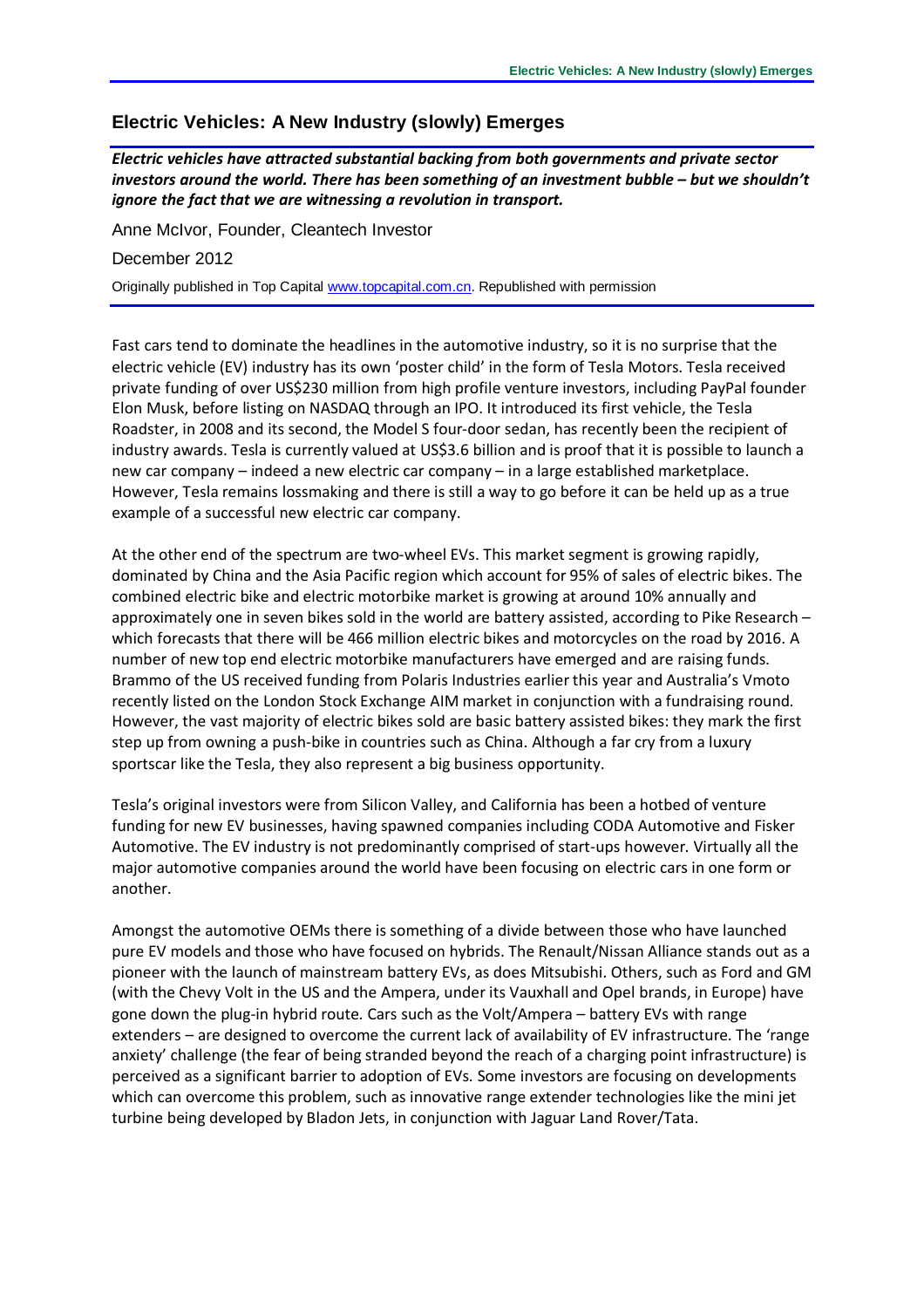Toyota, which led the way in terms of hybrid technology with the Prius, has launched plug-in hybrid versions of its vehicles. However, Toyota stated recently that it would also concentrate on fuel cell EVs – which we'll discuss later in this feature. (Hyundai and Honda also have a strong fuel cell focus.)

A couple of years ago the perceived wisdom was that 'range anxiety' wouldn't pose much of a problem in China. The argument was that most of China's car buyers over the next decade would be first time car owners, likely to be content with driving habits falling within the scope of what vehicles. China also has the advantage that it doesn't need to displace existing infrastructure. In a white paper published by the State Council Development Research Center Enterprise Institute, China has endorsed 'business model innovation' as the key to adoption of EVs. China's policy involves models to overcome slow charging and the high cost of EVs through battery exchange. The battery exchange model strategy involves allowing electric utilities to charge batteries centrally – and time their charging to help balance grid loads and provide stabilisation to the electric grid.

Substantial volumes of research and development have been pumped into EVs around the world. Large scale R&D support in Europe came from the EU Green Cars Initiative, part of the European Economic Recovery Plan. This offered €4 billion (US\$5.4 billion) in loans from the European Investment Bank plus a further €500 million (US\$678 million) via the Seventh Framework Programme, to be matched by an additional €500 million from public private partnerships with member states and industry.

The Chinese Government has a budget for investment of over RMB100 billion (US\$15 billion) over the ten years to 2020 to develop the entire plug-in vehicle (PEV) industrial chain. By 2010, five Chinese auto manufacturers had launched PEVs on the market. BYD, one of the best known Chinese EV companies in the West, was reported by Accenture to have invested RMB2 billion (US\$300 million) in PEV R&D. Shanghai Automotive Industry Corporation (SAIC) was reported to be investing RMB6 billion (US\$900 million), while Dongfeng Automobile Co. (DFAC) announced plans in 2011 to invest a massive RMB33 billion (US\$4.9 billion) in EV R&D over ten years.

In May2012, China announced a US\$4.19 billion subsidy programme covering electric cars, plug-in hybrids and other vehicles with energy saving engines. China's target is to have 500,000 electric cars on the road by 2015 and a total of 5 million (cumulative) by 2020. So far, however, the take-up of electric cars has been slower than expected in China, and indeed early volume production of EVs has been lower than anticipated virtually everywhere. With overall automotive sales depressed in markets around the world, this is hardly surprising.

## **Battery Charging Infrastructure**

Battery EVs need to be charged, and the chicken-and-egg deadlock of charging infrastructure can really only be broken by governments. Governments across the world have been working on this challenge. Countries of all sizes have deployed charging infrastructure, ranging from small countries like Denmark or Portugal to large nations like the US. In the UK, the Plugged in Places programme is building 11,000 vehicle charging points in streets, car parks, outside supermarkets and shopping centres. However, other nations have taken a different tack. Vancouver in Canada, for example, is prioritising the roll-out of private charging infrastructure in homes and made charge points compulsory in all new family homes and 20% of parking places in new apartment blocks.

Meanwhile, EV charging infrastructure has attracted much attention from investors. Amongst the most high profile fundraisings in the charging infrastructure space has been Better Place, the Israeli company with a business model based on its battery exchange mechanism (the battery is replaced entirely, avoiding the need for recharging).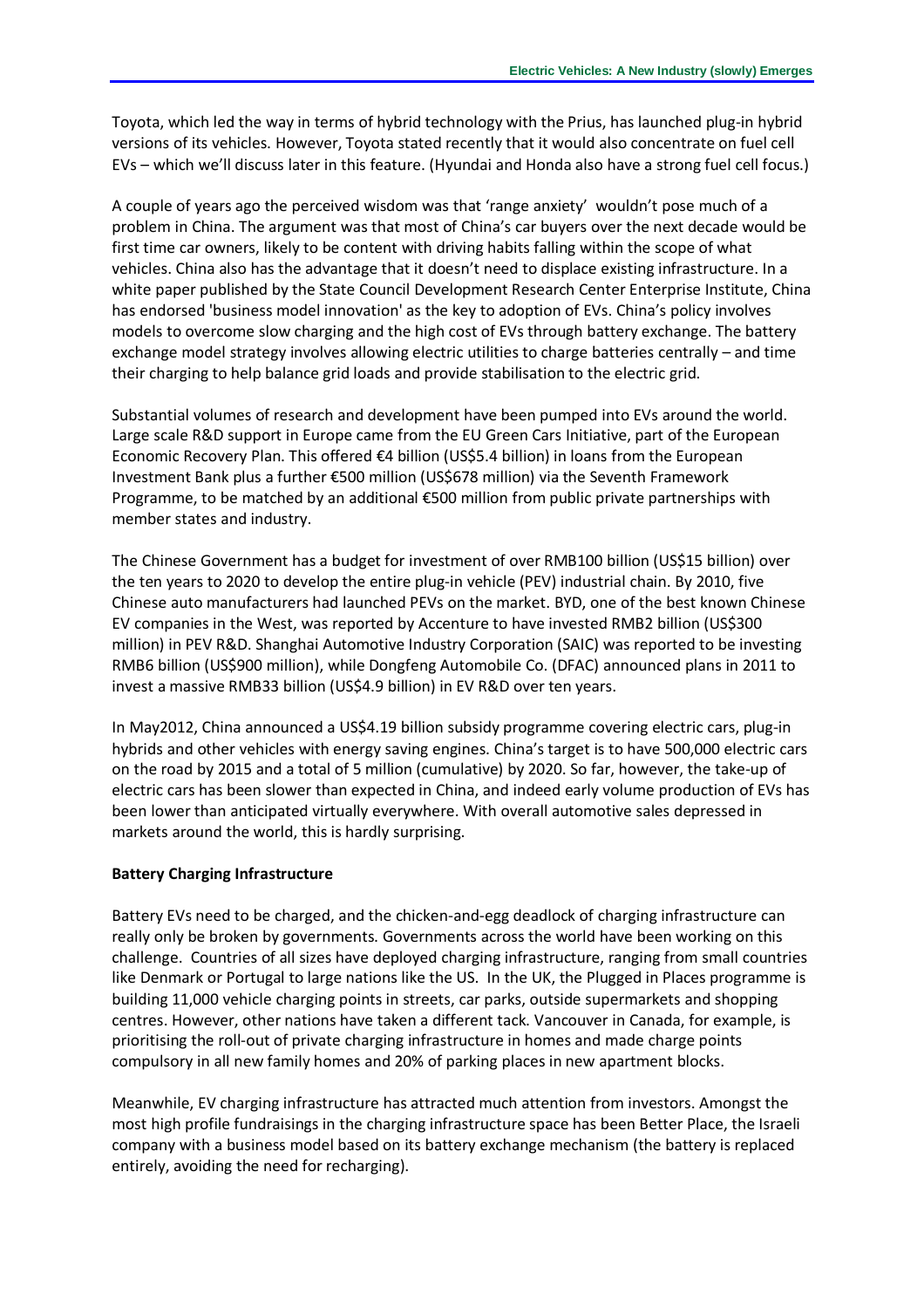Better Place was founded by former SAP executive Shai Agassi and has raised signifiicant sums of private funding through a couple of investment rounds. The most recent, a Series C equity fundraising in November 2011, included new investors GE and UBS AG and valued Better Place at US\$2.25 billion, pushing it into the ranks of the best ever privately funded cleantech companies.

The battery exchange concept has been adopted by China. NASDAQ-listed Kandi Technologies Corp., a Chinese manufacturer and developer of pure EVs, is rolling out the country's largest pure EV programme – involving 20,000 vehicles – under a leasing programme in Hangzhou. Kandi awarded a contract to China Aviation Lithium Battery Co., Ltd, which is operating the Hangzhou project under a leading business model and supplying the batteries. Kandi's COCO EV is a mini-car designed for neighbourhood driving and commuting – and the Hangzhou project revolves around the Kandi battery swapping technology.

Meanwhile battery charging technology is moving ahead apace, with innovations such as inductive (wireless) charging and fast charging technologies grabbing the headlines. Qualcomm recently announced trials in London of its inductive charging technology after its 2011 acquisition of New Zealand university spinout HaloIPT. The technology enables batteries in EVs fitted with an integrated receiver pad to be charged automatically while the car is parked or when being driven over transmitter pads buried in the ground.

Elsewhere, charging infrastructure companies which have received funding include Coulomb Technologies, a California company that is developing a fast charging station in partnership with Aker Wade Power Technologies, which received financing from Voyager Capital and Rho Ventures .

The large multinational players are key in this space. ABB recently won the Cleantech Investor EV Investor Club Award for the deal of the year for the acquisition of Epyon BV, the developer of direct current (DC) fast charging stations and network charger software. Epyon, which was based in Rijswijk, the Netherlands, has developed software that reduces charging time to 15 minutes and enables charging to be tailored to different start conditions, power requirements and charging times. ABB has made a major commitment to fast charging technology and Epyon dovetails with its existing technology. Epyon had previously received funding from investors including SET Venture Partners, Chrysalix, LiteOn Technology Corp. from Taiwan, and the company has a partnership with LiteOn for the Chinese market.

ABB has also invested in Californian fast charging firm, ECOtality, which is deploying some 15,000 charging stations in 16 US cities. ECOtality had meanwhile entered China through a joint venture with Shenzhen Goch Investment.

## **Battery Technology Development**

Natural resources play a role in future transport strategies at the government level. In this respect China has a major natural advantage in terms of batteries, in the form of its reserves of lithium, which has been described as the 'feedstock' of electrification. The focus is also on jobs and China looks set to become a major player in the EV battery industry.

Batteries became the global focus of attention a few years ago with 'Green New Deal' style initiatives from governments around the world as part of the measures to protect their economies against the threat of recession after the financial crisis.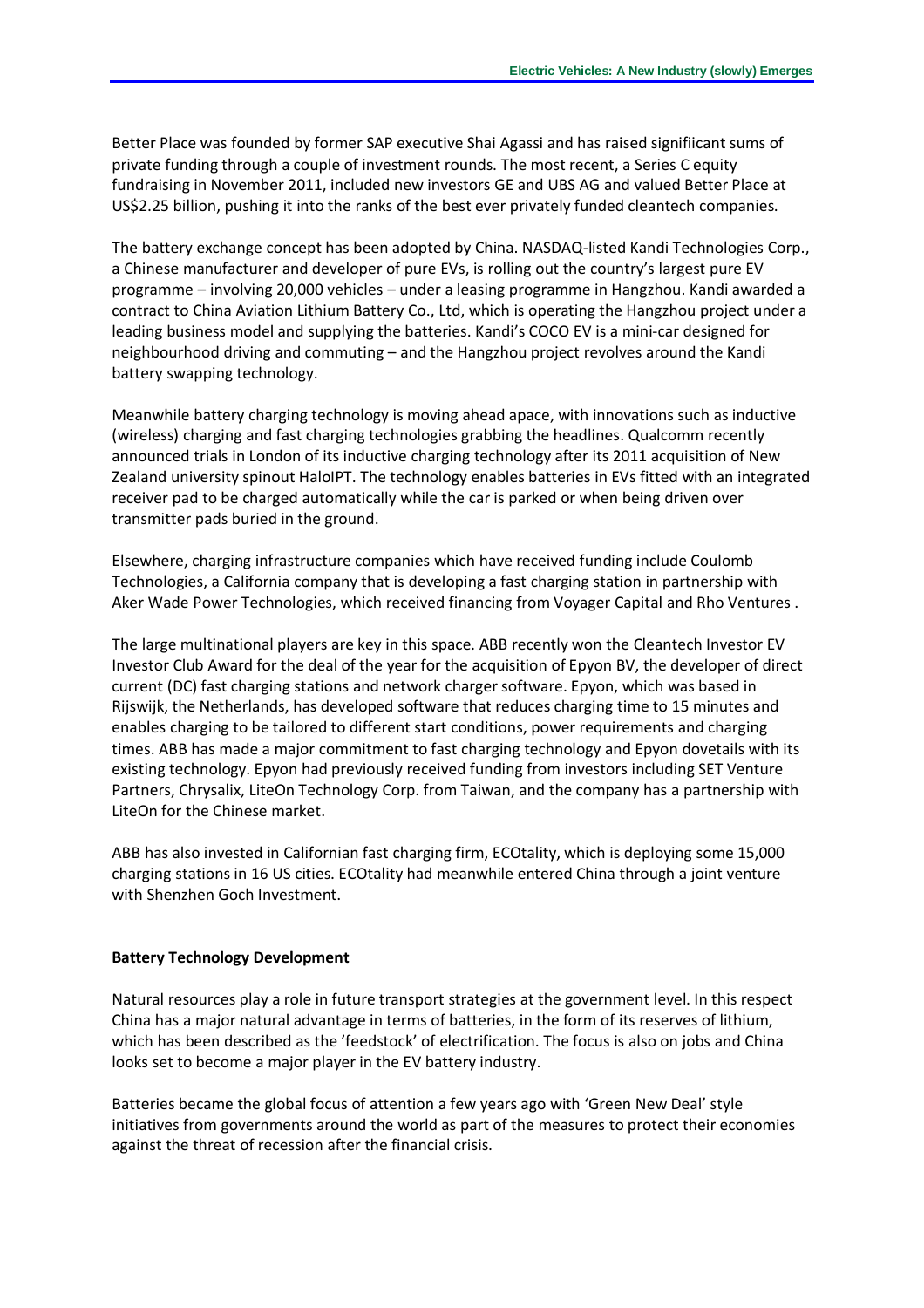The car industry is important in the larger western economies. However, under pressure from the green lobby, the governments of these economies cannot always support this 'dirty' industry without imposing conditions about becoming 'cleaner' – so EVs were made a priority and became part of bail-out packages for US carmakers such as GM. There was a parallel dash to invest in battery technology in the US from around 2008 and companies vied for funding under the Obama stimulus plan. The US Government focused on batteries owing to fears that the country might lose out in terms of jobs to Asian manufacturers – which led to the creation of the National Alliance for Advanced Transportation Battery Cell Manufacture, a public private partnership, in Chicago at the end of 2008.

There was a sense of urgency inspiring companies – and countries – to gear up to ensure that there would be sufficient battery manufacturing capacity to meet the new demand. In 2009 there were over 40 advanced battery factories being built in China alone. In the US, the Obama stimulus package focused attention on the battery industry through the Batteries for Electric Energy Storage in Transportation (BEEST) programme, which provided funds for research and development into low cost battery technologies.

US regions geared up to attract battery manufacturers to invest, with states like the auto-focussed Michigan offering favourable tax incentives to companies to invest in battery manufacturing. 2008 to 2010 saw a flurry of investment in automotive battery manufacturers by both venture capital and industry investors in the West. Fisker Automotive led a round of investment in Advanced Lithium Power, while Boston Power Inc. was backed by Foundation Asset, Oak Investment Partners, Venrock and others, raising \$55 million in January 2009. Other successful fund raisings have included for Imara Corporation, Envia Systems, PowerGenix and Sakti3.

One high flyer in the US battery industry was A123 Systems, which developed advanced lithium-ion batteries and energy storage systems for EVs, as well as electric grid and commercial applications. The A123 batteries are based on the company's proprietary nanoscale material-based technology, initially developed at the Massachusetts Institute of Technology.

A123 listed on NASDAQ in September 2009, raising almost US\$400 million at a price of US\$13.5 per share. Later that year, its share price hit a high of close to US\$23, valuing the company at over US\$1.6 billion. The company also received a grant from the US Department of Energy for US\$249 million to build three plants in Michigan. However, in October 2012, the company filed for Chapter 11 bankruptcy when a last ditch attempt to save the company by Wanxiang Group of China fell apart. The company's assets are currently being auctioned with possible buyers including Johnson Controls Inc, the Wanxiang Group, Japan's NEC Corp. and Siemens of Germany.

## **Towards the Future: FCEVs**

But perhaps the focus on batteries and the challenges of charging will all seem irrelevant in a few years. The longer term goal for many governments and OEMs around the world is a move to fuel cell EVs. Fuel cells have been around for a long time and have failed to take off commercially in the automotive industry. However, they are now widely used in stationary power applications and in some motive applications such as fork lift trucks.

The date of 2015 has been set by many car manufacturers as the target to introduce commercially viable fuel cell vehicles, or FCEVs. The FCEV drive lost a bit of momentum around 2009 when US Secretary of Energy, Steven Chu, publicly withdrew his support. However, failures of companies like A123 and evidence that the US efforts to build a battery industry have not yet come to fruition have reawakened interest in FCEVs.,FCEV proponents include Daimler, Honda, Hyundai and Toyota .